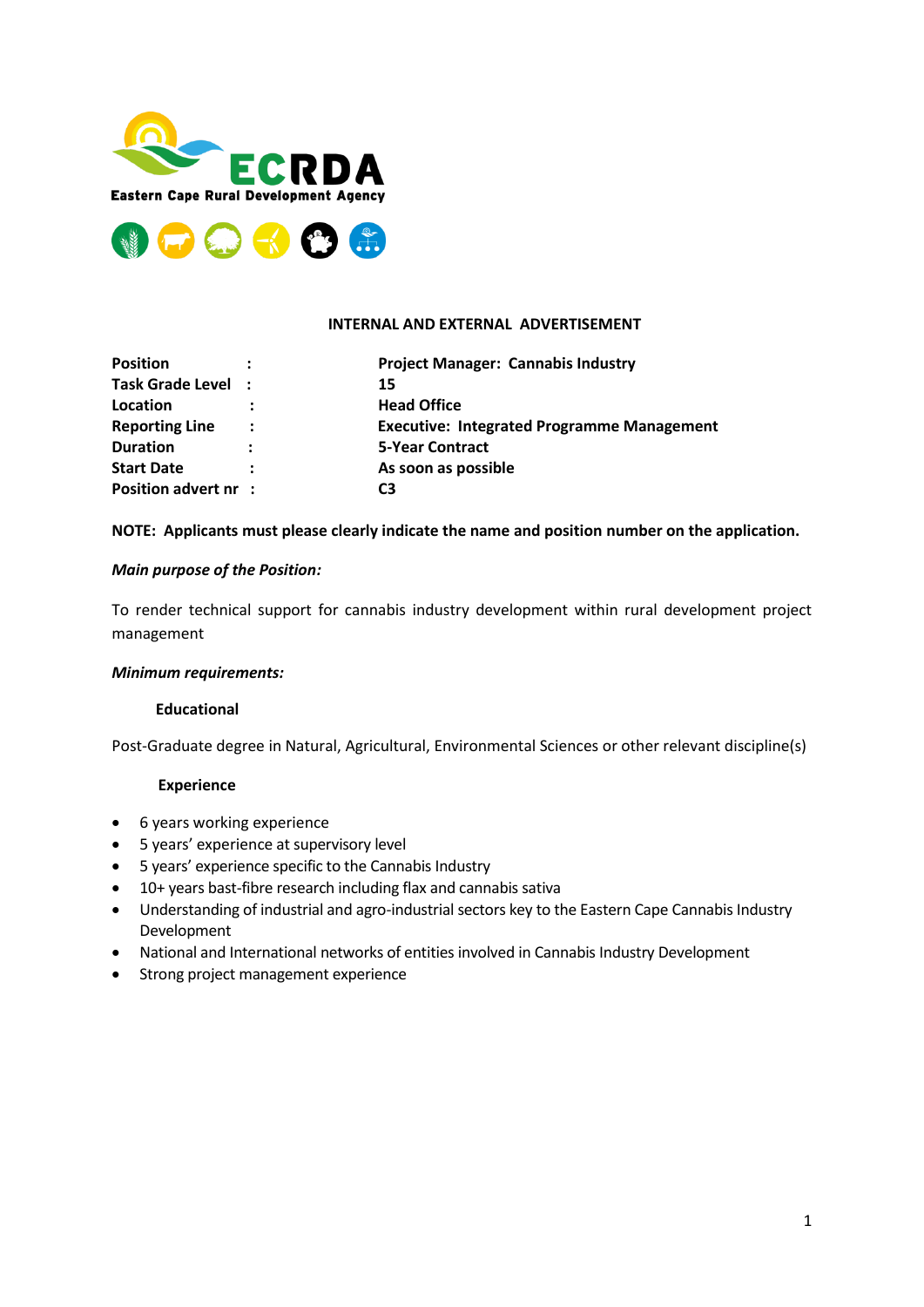# *Competencies Required:*

|                            | Competent knowledge and understanding of relevant policy and legislation<br>$\bullet$ |  |  |
|----------------------------|---------------------------------------------------------------------------------------|--|--|
| Knowledge                  | Competent knowledge of performance management system<br>٠                             |  |  |
|                            | Basic knowledge of team leadership<br>$\bullet$                                       |  |  |
|                            | Basic knowledge of supply chain management regulations<br>$\bullet$                   |  |  |
|                            | Good governance<br>$\bullet$                                                          |  |  |
|                            | Basic knowledge of Labour Relations Act                                               |  |  |
|                            | Operational knowledge of field-specific activities                                    |  |  |
|                            | Understanding of ECRDA's delegation of powers, as well as field-<br>$\bullet$         |  |  |
|                            | specific roles                                                                        |  |  |
|                            | Assessed Basic or Competent proficiency level on the following leading                |  |  |
|                            | competences:                                                                          |  |  |
|                            | <b>Strategic Direction and Leadership</b>                                             |  |  |
|                            | People Management                                                                     |  |  |
| <b>Leading Competences</b> | Programme and Project Management                                                      |  |  |
|                            | <b>Financial Management</b>                                                           |  |  |
|                            | Change Leadership<br>٠                                                                |  |  |
|                            | Governance Leadership<br>$\bullet$                                                    |  |  |
|                            | <b>Stakeholder Relations</b>                                                          |  |  |
|                            | Assessed Basic or Competent proficiency level on the following core                   |  |  |
|                            | competences:                                                                          |  |  |
|                            | Moral Competence                                                                      |  |  |
| <b>Core Competences</b>    | Planning and Organising<br>$\bullet$                                                  |  |  |
|                            | Analysis and Innovation<br>$\bullet$                                                  |  |  |
|                            | Knowledge and Information Management                                                  |  |  |
|                            | Communication<br>$\bullet$                                                            |  |  |
|                            | <b>Results and Quality Focus</b>                                                      |  |  |

# *Key Performance Areas:*

| <b>Subject Matter Expert:</b>                                                                                                                                                                                                                                                  |
|--------------------------------------------------------------------------------------------------------------------------------------------------------------------------------------------------------------------------------------------------------------------------------|
| Give professional or technical input and suggestion to the broader ECRDA, and provide<br>$\bullet$<br>direction to staff within the sphere of operation and teams<br>Convey knowledge to other employees within other operating units and teams, where<br>required or expected |
| In order to provide subject matter expertise across the ECRDA                                                                                                                                                                                                                  |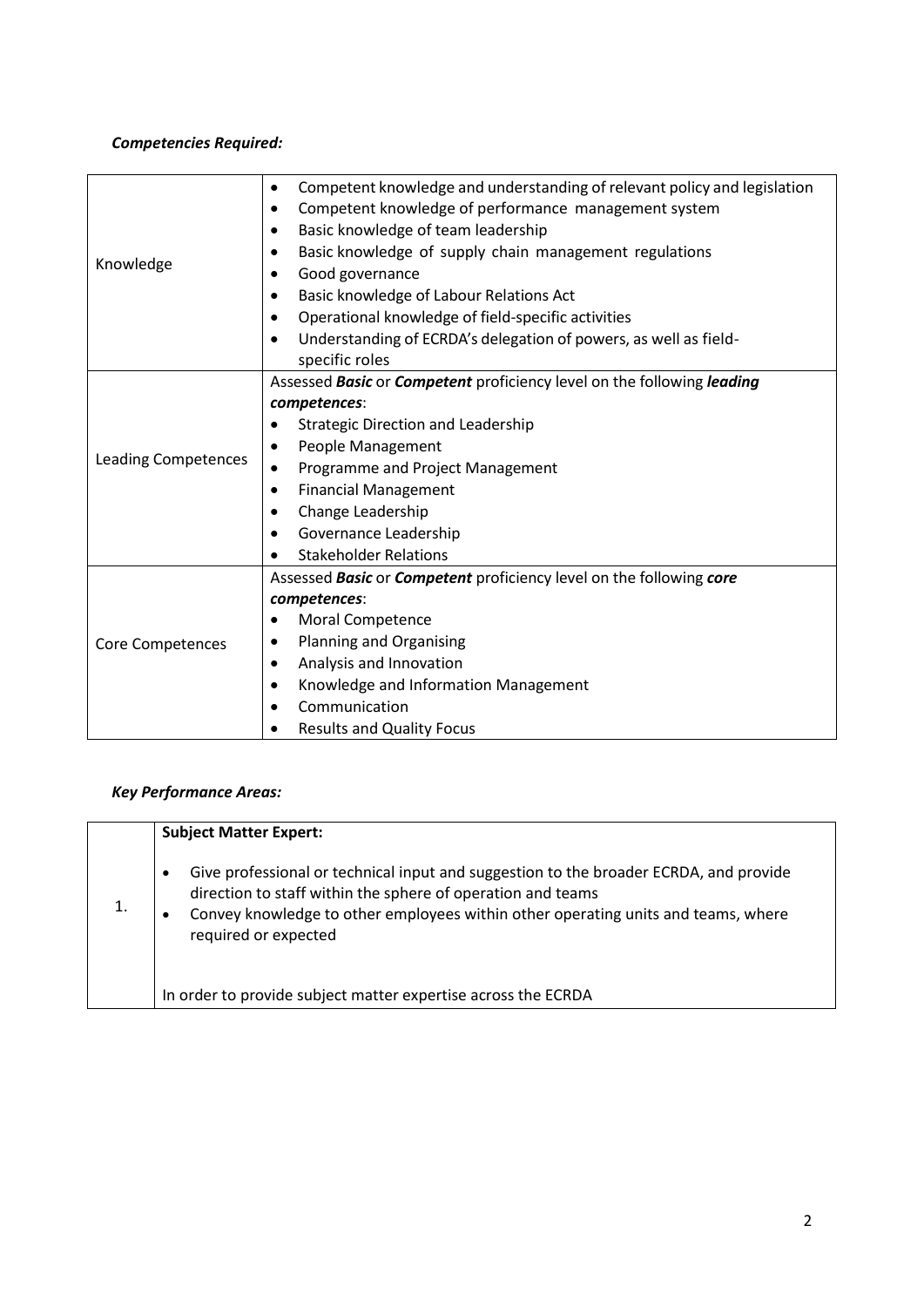|    | <b>Procedure Revision and Documenting:</b>                                                                                                                                                                                                                                                                                                                                                                                                                                                                                                                                                                                                                                                                                                                                                                                                                                                                                                                                                                                                                                                                                                            |
|----|-------------------------------------------------------------------------------------------------------------------------------------------------------------------------------------------------------------------------------------------------------------------------------------------------------------------------------------------------------------------------------------------------------------------------------------------------------------------------------------------------------------------------------------------------------------------------------------------------------------------------------------------------------------------------------------------------------------------------------------------------------------------------------------------------------------------------------------------------------------------------------------------------------------------------------------------------------------------------------------------------------------------------------------------------------------------------------------------------------------------------------------------------------|
| 2. | Identify and revise or document gaps in standard operating procedures<br>$\bullet$<br>Identify rooms for discretion or abuse in procedures, and tighten the prescriptive<br>$\bullet$<br>requirements thereof<br>Make input into delegation framework to maintain effectiveness of procedures,<br>nonetheless the controls required                                                                                                                                                                                                                                                                                                                                                                                                                                                                                                                                                                                                                                                                                                                                                                                                                   |
|    | In order to ensure revision and documenting of procedures for effectiveness, and to curb<br>discretion and abuse                                                                                                                                                                                                                                                                                                                                                                                                                                                                                                                                                                                                                                                                                                                                                                                                                                                                                                                                                                                                                                      |
|    | <b>Task and Project Management Relationships:</b>                                                                                                                                                                                                                                                                                                                                                                                                                                                                                                                                                                                                                                                                                                                                                                                                                                                                                                                                                                                                                                                                                                     |
| 3. | Work together with project managers to share resources and experience, and to help to<br>$\bullet$<br>improve efficiency and overall performance<br>Prioritise team tasks, optimise opportunities and avoid potential risks, and concentrate on<br>$\bullet$<br>what is best for the team                                                                                                                                                                                                                                                                                                                                                                                                                                                                                                                                                                                                                                                                                                                                                                                                                                                             |
|    | In order to ensure harmonious relationship with project managers                                                                                                                                                                                                                                                                                                                                                                                                                                                                                                                                                                                                                                                                                                                                                                                                                                                                                                                                                                                                                                                                                      |
|    | <b>Performance Management Process Responsibilities:</b>                                                                                                                                                                                                                                                                                                                                                                                                                                                                                                                                                                                                                                                                                                                                                                                                                                                                                                                                                                                                                                                                                               |
| 4. | Determine an appropriate schedule for regular performance conversations with co-workers<br>$\bullet$<br>and employees managed directly<br>Use the quarterly performance reviews for achievements, setbacks, and then use this<br>information to align goals and development plan for coming year<br>Deliver regular positive and constructive feedback<br>$\bullet$<br>Check-in on target or goal progress, offering coaching or assistance, or revise targets or<br>$\bullet$<br>goals as necessary                                                                                                                                                                                                                                                                                                                                                                                                                                                                                                                                                                                                                                                  |
|    |                                                                                                                                                                                                                                                                                                                                                                                                                                                                                                                                                                                                                                                                                                                                                                                                                                                                                                                                                                                                                                                                                                                                                       |
|    | In order to ensure performance management with co-workers and of subordinates                                                                                                                                                                                                                                                                                                                                                                                                                                                                                                                                                                                                                                                                                                                                                                                                                                                                                                                                                                                                                                                                         |
|    | <b>Cannabis Industry:</b>                                                                                                                                                                                                                                                                                                                                                                                                                                                                                                                                                                                                                                                                                                                                                                                                                                                                                                                                                                                                                                                                                                                             |
| 5. | Provide business advisory services to help businesses find acceptable locations, obtain the<br>$\bullet$<br>licenses they need, and advise them on other legal matters<br>Provide skills into managing cultivation facility operations<br>$\bullet$<br>Oversee harvesting, processing, and distribution of the crop<br>$\bullet$<br>Promote cannabis extraction technology for skilled laboratory work, extracting<br>$\bullet$<br>cannabinoids that provide the therapeutic qualities consumers seek from cannabis plants<br>Facilitate skills development into growing cannabis, including managing warehouses and<br>$\bullet$<br>their grow lights; cloning, transplanting, feeding, trimming, and other growing tasks; growth<br>and support of selected cannabis strains, plant optimisation methods, plant waste control;<br>training supervisors and managing a warehouse crew; managing garden scheduling and<br>organisation to minimise expenses; preventing and eliminating moulds, fungi, and pests;<br>and managing harvests; inventory management<br>Facilitate the legal infusion of cannabis into food, oils, and so on<br>$\bullet$ |
|    | In order to provide comprehensive cannabis industry development and growth for rural<br>development                                                                                                                                                                                                                                                                                                                                                                                                                                                                                                                                                                                                                                                                                                                                                                                                                                                                                                                                                                                                                                                   |